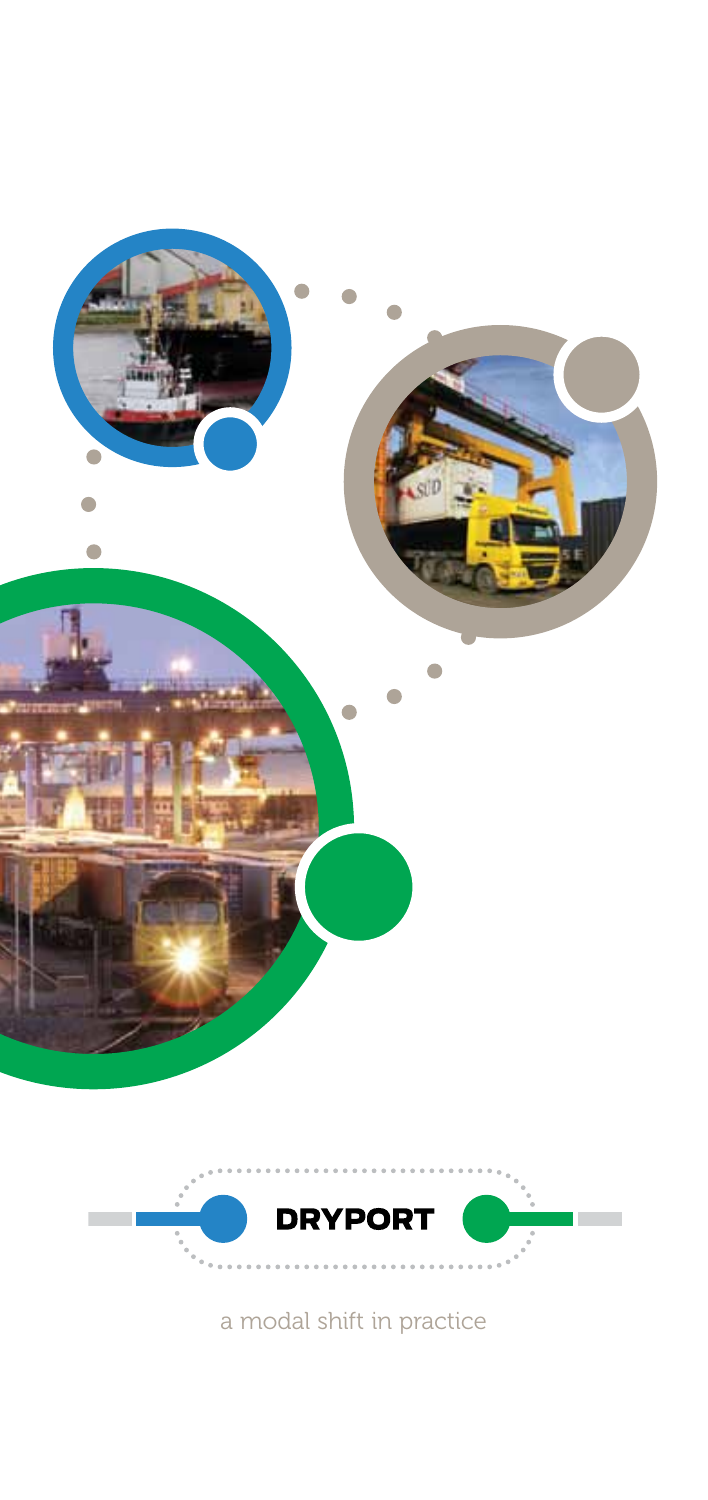### ..........

# Congestion on the agenda?

The efficient, cost-effective flow of cargo of all types is:

- Vital to the quality of life we enjoy;
- Essential for the delivery of the everyday items we all take for granted;
- At the heart of the European economy.

Even in 'slower' economic times, many ports are facing huge pressures, often as pinch points in time-critical supply chains. And it's not going to get any easier; by 2018, maritime traffic within the EU is expected to be 50% higher than in 2008.

The ever-increasing size of the world's containerships adds to the pressure. With the discharge of thousands of containers from one ship call, the need for excellent road, inland waterway and rail links, as well as more land for warehousing and logistics, becomes crucial. Those containers must move through and away from the seaport as quickly as possible if we are to avoid gridlock.

#### The challenges:

- How can we avoid bottlenecks, congestion and delays?
- How can we create supply chains that are low-carbon and environmentally friendly?

'Dryport – a modal shift in practice', a public/private sector project, was set up to examine the way in which hinterland intermodal freight transport hubs can best operate to cope with current and future traffic flows and the challenges of port congestion.

The message is: The transport and logistics world needs to step back from the way things have always been done, and think again, be smart and dare to be different.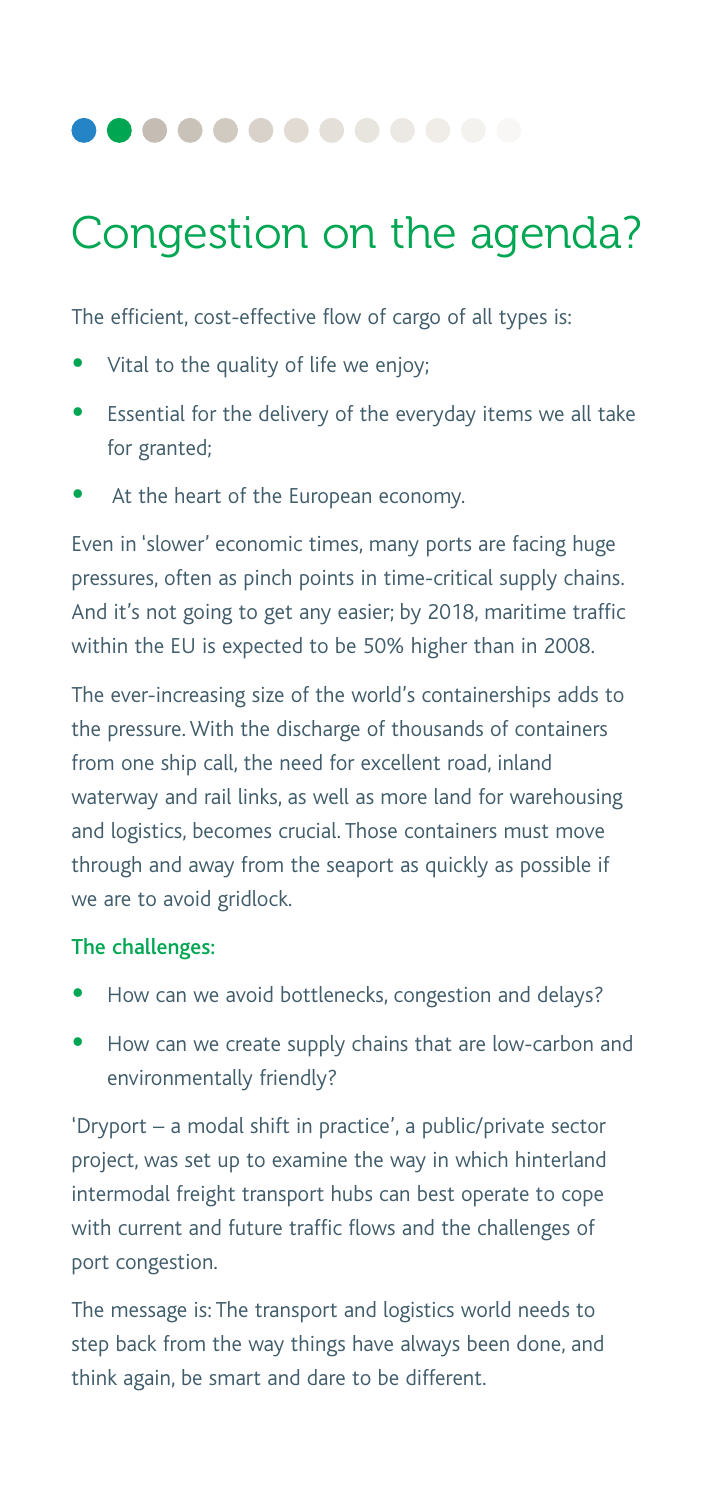# What is a dryport? How can it help?

A dryport is an 'inland port' that can help ease congestion at the seaport by enabling the speedy flow of goods inland. It can also function the other way around for the export of goods already cleared and ready for export.

Many of the functions that traditionally take place at a seaport can be moved inland, including Customs and other inspections, unpacking of containers, warehousing and storage, adding value, repacking, direct distribution to the end user, empty container storage and maintenance, and logistics support.

# What is the Dryport project's role?

The main goal of 'Dryport – a modal shift in practice' is to work for a modal shift from road to rail and/or inland water. Dryport's partners are working together through a range of workshops, seminars, studies and best practice visits and individually on their own dryport-related projects.

- Dryport has pushed forward discussions and studies into green corridors and worked closely with other EU projects, such as Food Port, where consideration has been given to using dryport principles.
- Dryport has brought together players in the ports, transport and logistics sector and local and regional politicians, to exchange views and learn to understand each other better.
- Dryport has supported the creation of the European Port Community Systems Association (EPCSA). Port Community Systems provide the electronic communication platforms that are the vital cog in smooth transport and logistics operations across Europe.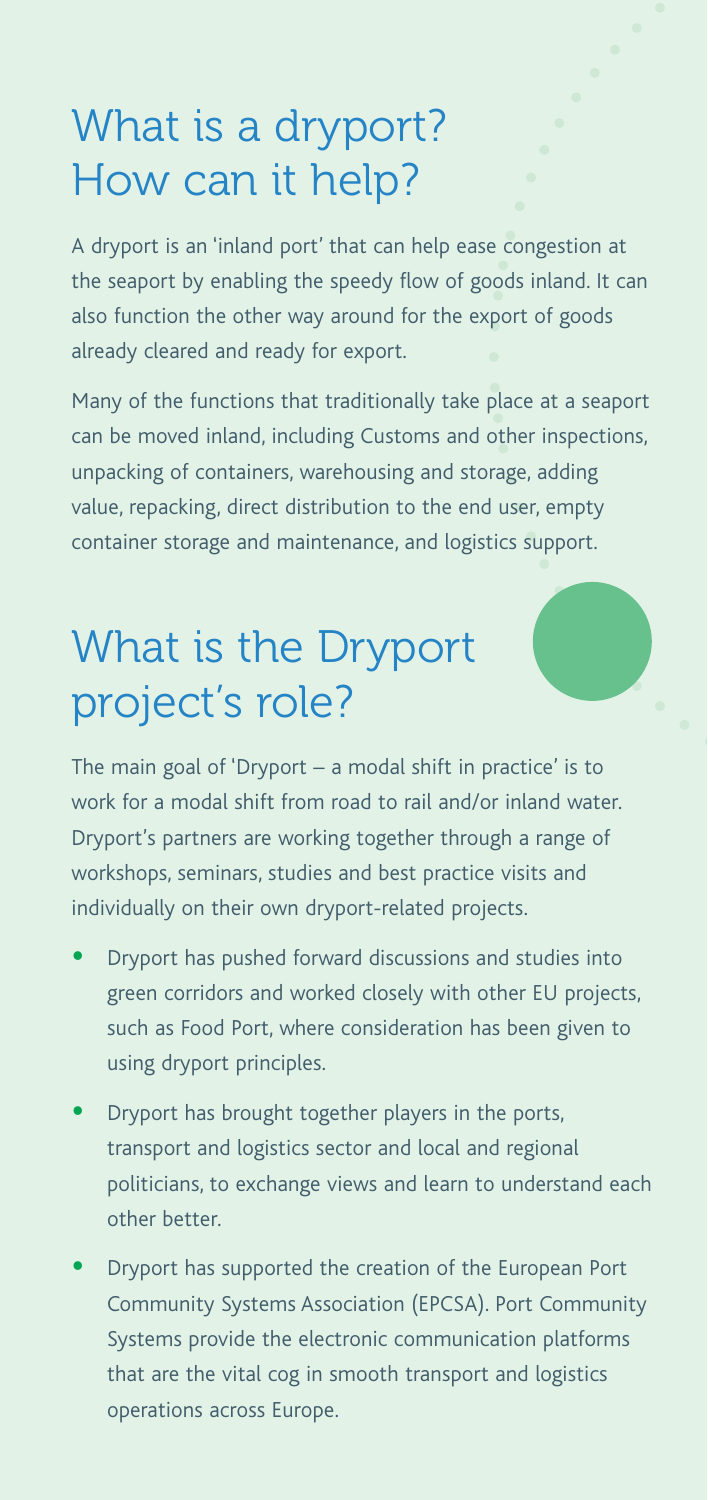### What have Dryport's partners achieved so far?

- Sweden: The Municipality of Falköping has developed a dryport next to the main railway between Gothenburg and Stockholm, in the middle of an important production area characterised by SMEs. The Swedish partners are also testing passive RFID tags on rail wagons in order to track individual wagons in a freight train.
- Belgium: The Port of Zeebrugge has a 120-hectare Maritime Logistics Zone, which is linked by road, rail, sea and inland waterway, including to a number of inland import hubs.
- Netherlands: The Municipalities of Emmen and Coevorden are marketing the border area as an attractive dryport facility, particularly for Rotterdam and Amsterdam and the northern German ports.
- Netherlands: The Port of Harlingen is moving forward with its ambitions to be a dryport for Amsterdam and Rotterdam, and develop more regular barge links to transport containers around the IJsselmeer.
- Scotland: The partners are studying the potential of the multimodal terminal at Coatbridge to function as a dryport for the seaports of Grangemouth and Rosyth.
- England: The Haven Gateway and Babergh District Council are looking at potential sites to act as logistics/dryport hubs serving Felixstowe. A Destination and Origin Study will identify flows of containers by road, rail and feeder ship in both directions between the Haven ports and the UK hinterland. An online Containerised Cargo Carbon Calculator (www.ccccalculator.co.uk ) has been developed to help shippers and logistics companies make the environmentfriendly choices.
- Germany: The partners have carried out an extensive study into 'Governance and Conflict Resolution in Dryport Planning'.